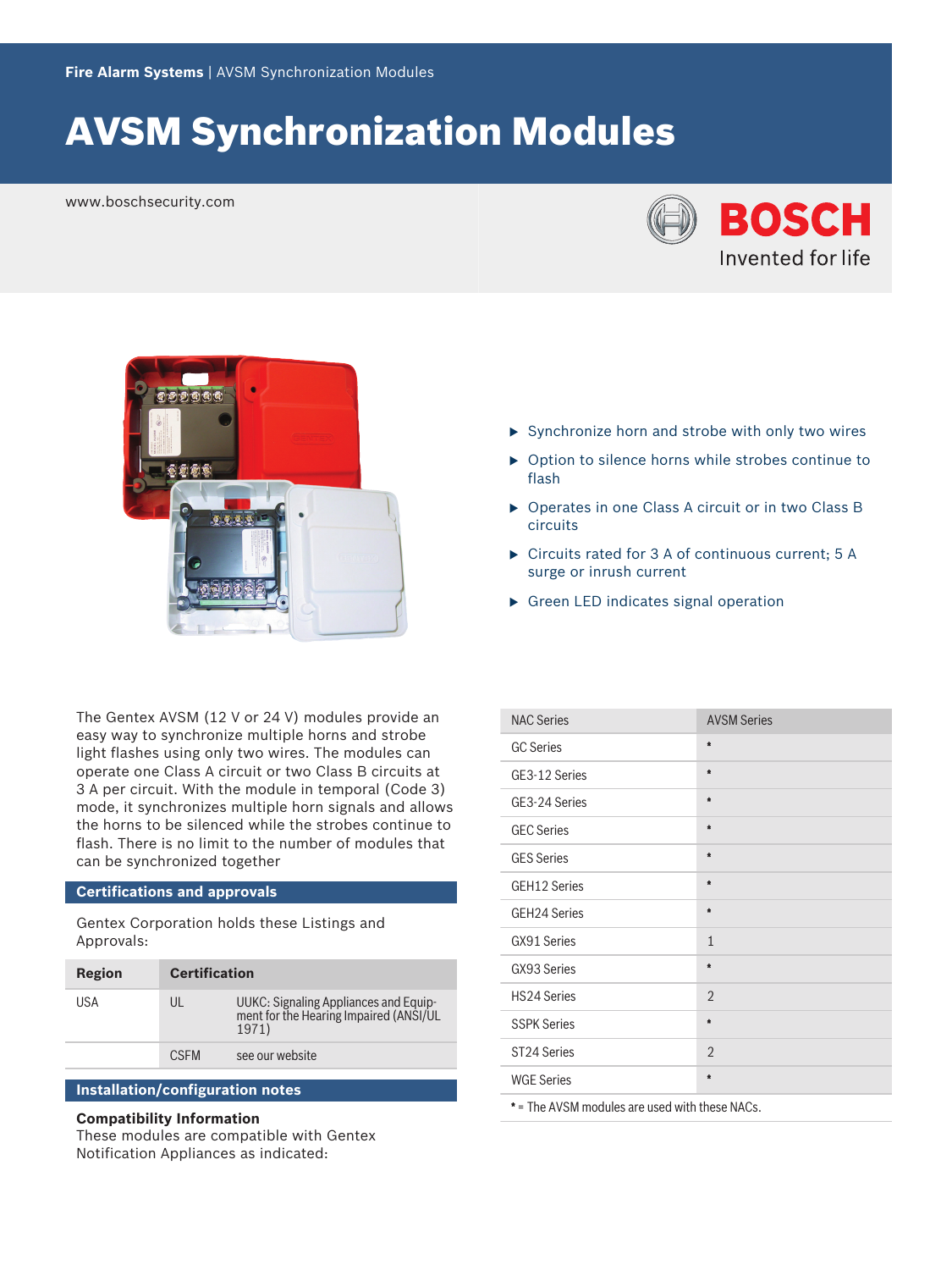#### NAC Series **AVSM** Series

1 = The GX91 Series Mini-horns can only be synchronized through the control panel. They cannot be used in any loop using an AVSM module.

2 = The AVSM modules will not operate the ST/HS Series NACs. The AVS44 modules can be used with these devices.

#### **Wiring Considerations**

**Notice**

Connect AVS modules before all other signaling devices on the loop which are intended to be synchronized.

## $\mathbf i$

Do not use these modules in coded or pulsed signaling circuits.

The input terminals accept wires with diameters between 18 AWG and 12 AWG (ISO 0.75 mm<sup>2</sup> and  $4 \text{ mm}^2$ ). Do not loop the wire under the terminals. Break the wire run to provide supervision of the connection.

#### **Parts included**

| Quantity | Component                                  |
|----------|--------------------------------------------|
|          | Synchronization control module in back box |
|          | Cover plate                                |
|          | Hardware pack                              |
|          | Literature pack                            |

### **Technical specifications**

#### **Electrical**

| <b>Regulated Voltage</b><br>(operating) | 12 VDC or FWR or 24 VDC or FWR |  |
|-----------------------------------------|--------------------------------|--|
|                                         |                                |  |
| Current (operating) at 12 V:            |                                |  |
| $\cdot$ VDC                             | 31 mA maximum                  |  |
|                                         |                                |  |
| $\cdot$ FWR                             | 34 mA maximum                  |  |
|                                         |                                |  |
|                                         |                                |  |
| Current (operating) at 24 V:            |                                |  |
| $\cdot$ VDC                             | 45 mA maximum                  |  |
|                                         |                                |  |
| <b>FWR</b>                              | 47 mA maximum                  |  |
|                                         |                                |  |
|                                         |                                |  |

### **Environmental**

| <b>Relative Humidity</b> | Up to 93%, non-condensing      |
|--------------------------|--------------------------------|
| Temperature (operating)  | +32°F to +120°F (0°C to +49°C) |

#### **Mechanical**

#### Dimensions (H x W x D):

| $\cdot$ Back Box | 5.6 in. x 4.6 in. x 2.4 in. (14.2 cm x<br>11.7 cm $x 6.1$ cm)                   |
|------------------|---------------------------------------------------------------------------------|
| • Module         | 3.9 in. X 3.8 in. x 1.3 in. (9.9 cm x<br>$9.7 \text{ cm} \times 3.3 \text{ cm}$ |

### **Ordering information**

#### **AVSM‑R Synchronization Module (red)** Order number **AVSM‑R**

**AVSM‑W Synchronization Module (white)** Order number **AVSM‑W**